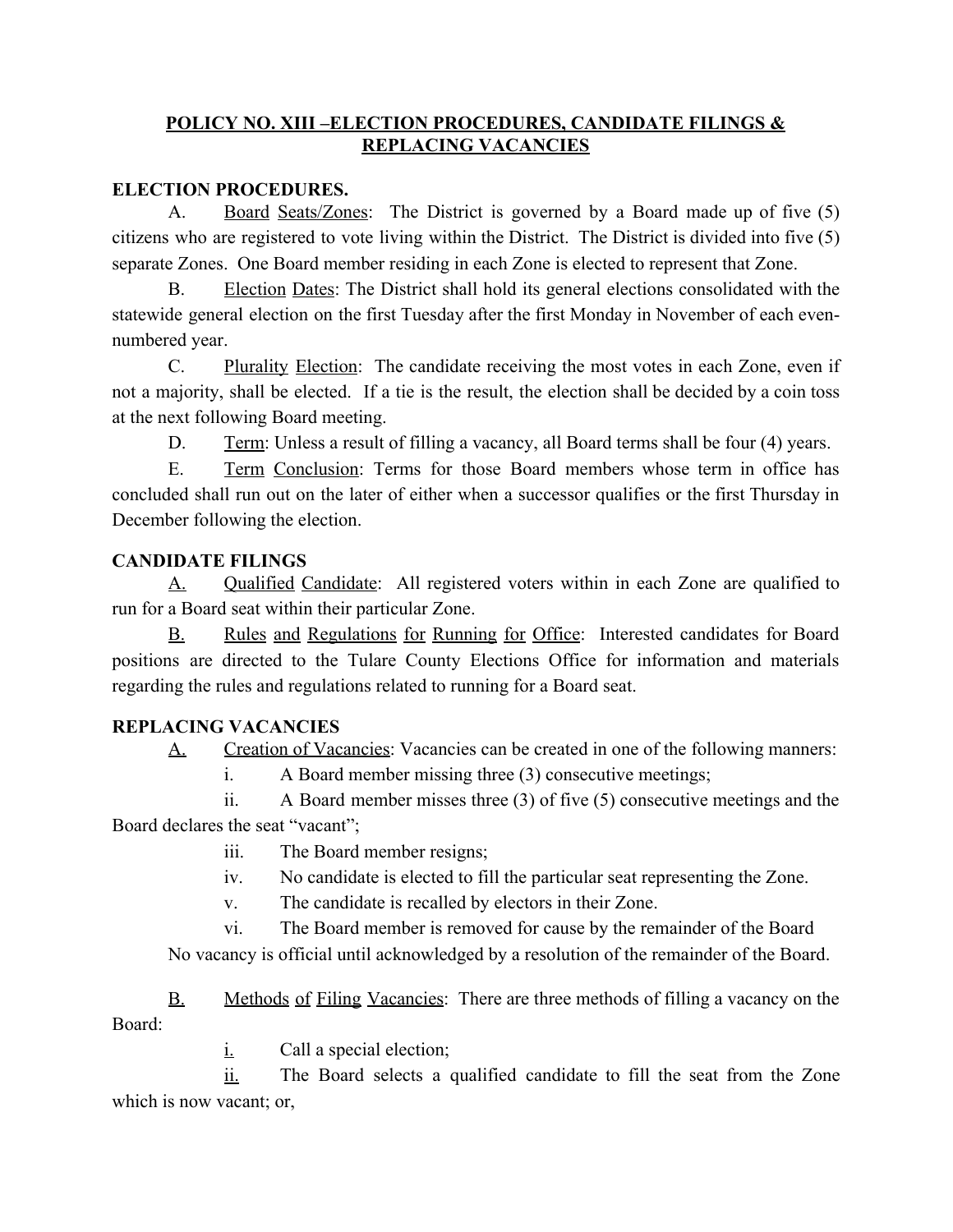iii. Allow the Tulare County Board of Supervisors to fill the seat.

 $C<sub>i</sub>$  Call a Special Election: Within sixty (60) days of confirming the vacancy by resolution, the remaining Board may decide to call a special election. The resolution shall inform the Tulare County Election Department of the decision to call the special election. The election will be held on next available of the following dates (as long as they are at least one hundred thirty (130) days prior to that election date):

- $i.$  The second Tuesday of April in even-numbered years.
- ii. The first Tuesday after the first Monday in March of each odd-numbered

year.

- iii. The first Tuesday after the first Monday in June in each year.
- iv. The first Tuesday after the first Monday in November of each year.

Any expenses related to the special election incurred by the Tulare County Elections Office shall be reimbursed by the District.

D. To appoint a new Board member, the Board shall do the following:

The resolution declaring the seat vacant shall state that it is its intent to appoint a replacement Board member from the Zone which now has the vacancy.

ii. The Board shall have sixty (60) days from the date of the vacancy resolution to appoint a new Board member.

iii. The resolution shall direct the Board clerk to do the following:

a. Within fifteen (15) days of the resolution inform the Tulare County Election's Department of the vacancy and the Board's intent to fill the vacancy.

b. To have posted a notice in at least three conspicuous public places within the particular Zone informing the public of the following:

1. The name of the District.

- 2. The fact that a position is vacant and will be filled by the Board.
- 3. The length of the term (see subsection d. below).

4. A map showing the location of Zone.

5. The qualifications to serve on the Board.

6. The time, date and location of the meeting when the new representative of the Zone will be named.

7. The name of a person that can be contacted with questions along with contact information

8. The notice must be posted at least fifteen (15) days prior to the meeting at which the new Board member will be appointed.

c. To notify the Tulare County Elections Department not later than fifteen (15) days after the appointment of the new Board member.

d. The appointed Board member shall have the following term in office: